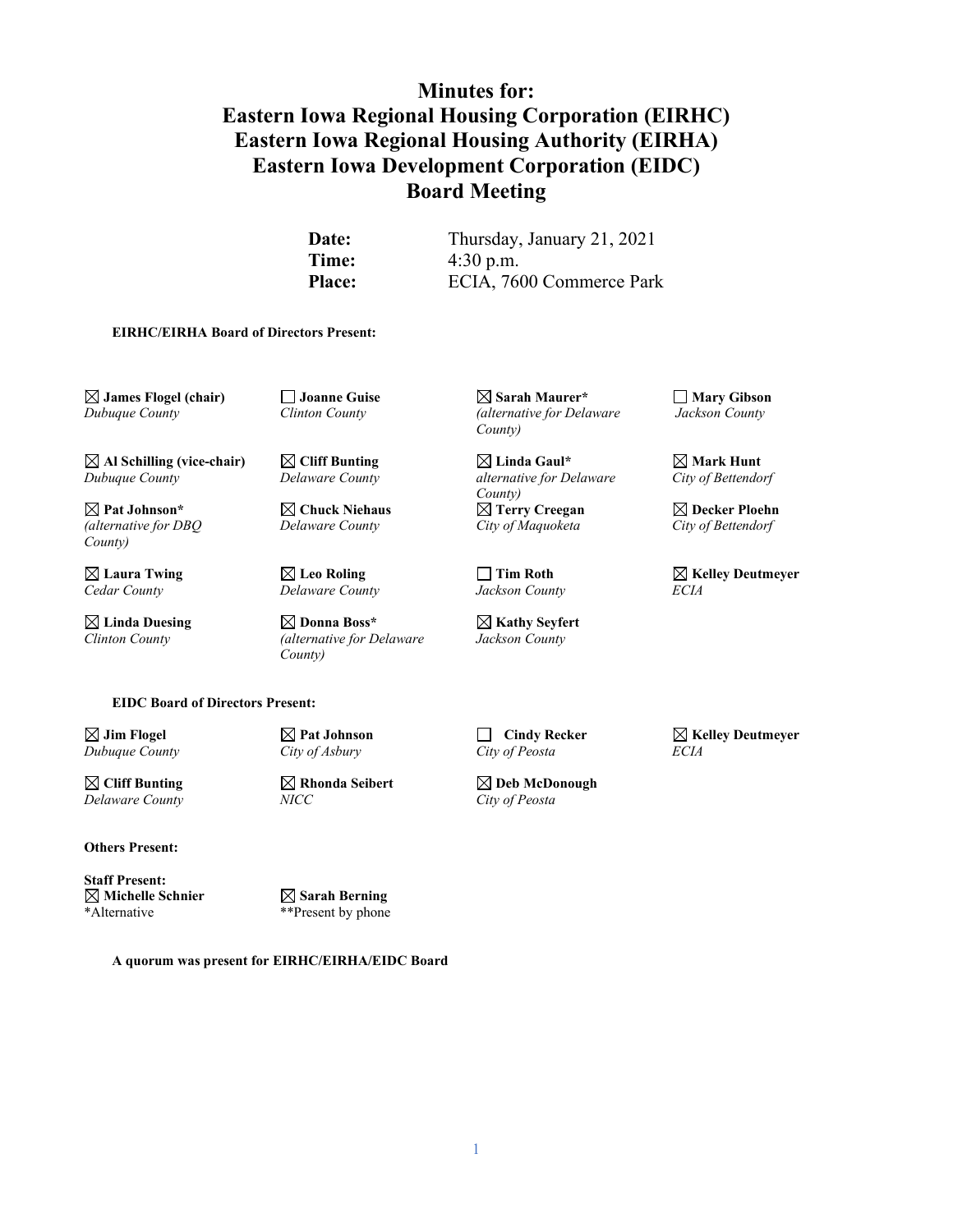## **Call to Order**

The EIRHA, EIRHC and EIDC Board meeting was called to order at 4:34 p.m. by Board Chair, James Flogel. Introductions were made at this time.

# **Review and Approve Minutes of EIRHA, EIRHC and EIDC annual meeting November 4, 2020**

Motion by Johnson, second by Schilling to approve the minutes from the EIRHA, EIRHC and EIDC November 4, 2020 Meeting. The motion passed unanimously.

## **Report on the following programs**

#### **Public Housing lease-up and vacancies**

Schnier reported that the Public Housing program currently has three units vacant. The PHA is pulling from the waiting list to fill these vacancies. The Public Housing program is presently at 98% lease-up for the year.

#### **Section 8 Housing Choice Voucher (HCV) lease-up and waiting list**

Schnier noted that the Section 8 HCV program has 5,657 families on the waiting list as of January 2021. Noting the estimated wait time is 34 months. The yearly lease-up is currently at 90.03% with expenditures at 100%, based on the current projected budget figures.

#### **Section 8 Housing Choice Voucher (HCV) Family Self-Sufficiency (FSS) Program**

Schnier indicated that there are currently one hundred fourteen (114) clients enrolled in the Section 8 Housing Choice Voucher (HCV) FSS program with an average monthly escrow balance of \$291. 40% of the clients have escrow accounts, with the high balance of \$18,602. Since the last update, there were three successful completions with escrow payouts of \$3,571, \$2,034, and \$5,963 and all three no longer need rental assistance.

#### **Public Housing Family Self-Sufficiency (FSS) Program**

Schnier reported that forty-two (42) clients are currently being served by the Public Housing FSS program with an average monthly escrow balance of \$386 and the highest escrow of \$25,081. Clients can be on the FSS program for up to five years. There have not been any completions since the last update. Staff are currently working to enroll additional clients into the program.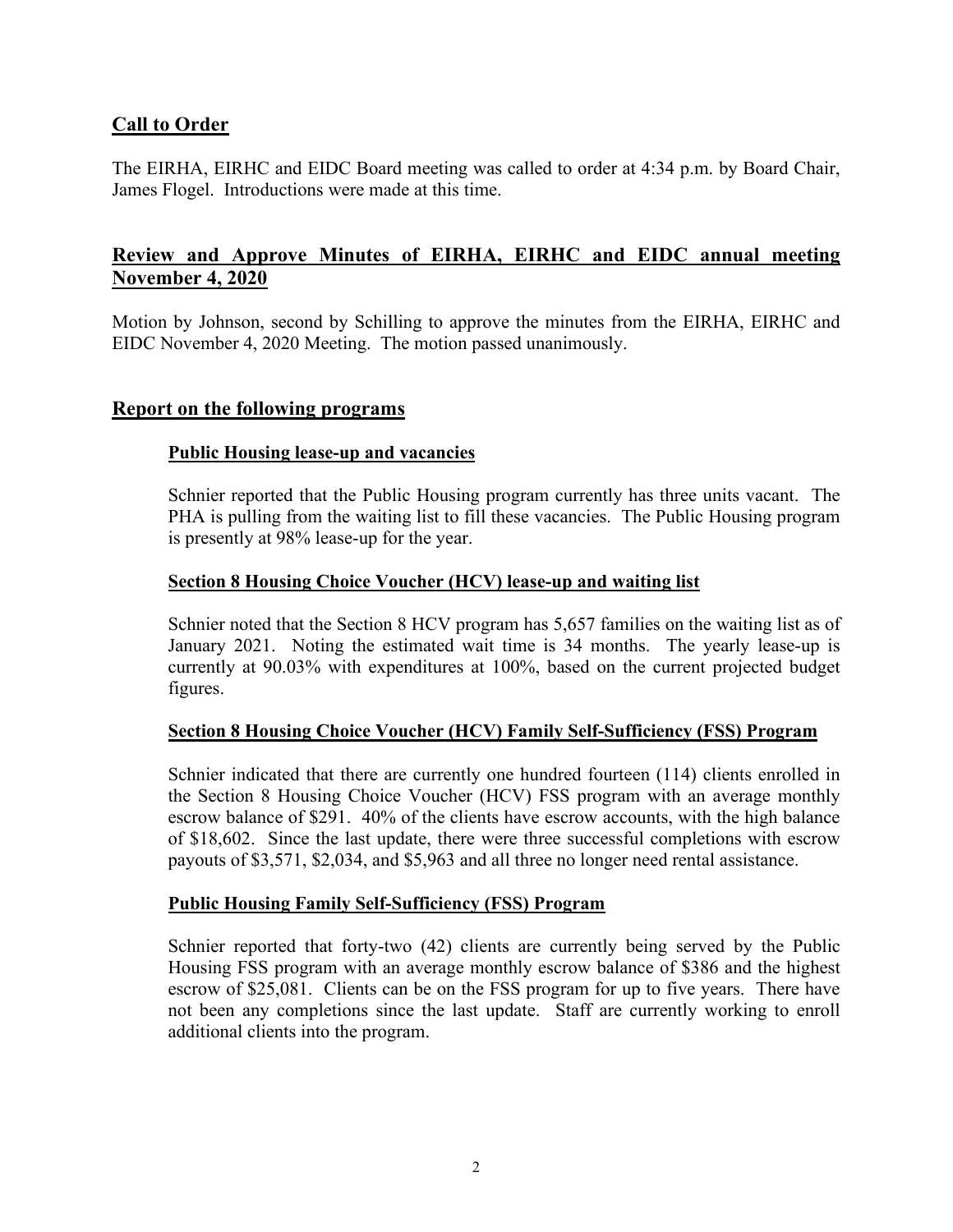#### **ROSS Elderly Self-Sufficiency (ESS) Program**

The ROSS Elderly Self-Sufficiency (ESS) program has served one hundred forty-two (142) participants to date with sixty-two (62) current active clients. Staff maintain monthly contact with the participants via phone or email, due to the pandemic. Schnier noted this grant expires March 2021 and the next round of funding has not yet been awarded.

#### **Mainstream Voucher Program**

Schnier informed the Board that the Mainstream Voucher Program is a newly implemented program as of February 2020. Applicants must be at or below 50% of the area median income guideline and between the ages of 18-61 with a handicap or disability. The Mainstream Voucher Program currently has an ACC for 79 vouchers, with 42 families currently housed. The yearly lease-up is currently at 82.91%.

#### **Foster Youth to Independence (FYI) Program**

Schnier informed the Board the FYI-TPV Program through the Department of Housing and Urban Development (HUD) and is currently processing applications of youth identified by the local Public Child Welfare Agency (PCWA) for assistance. EIRHA can receive up to 25 vouchers within a fiscal year. The applicants must be youth who are between the ages of 18-24 who have left foster care or will leave foster care within 90 days and are homeless or are at risk of becoming homeless. Applicants must also be at or below 50% of the Area Median Income guideline. Currently there are two clients receiving assistance through the Foster Youth to Independence Program.

#### **Tenant Based Rent Assistance (TBRA) Program**

Schnier indicated that TBRA clients are pulled from the Section 8 Housing Choice Voucher program waiting list. Families are assisted through TBRA until they can transition over to the Section 8 Housing Choice Voucher program. Currently there are seventy-nine (79) participants being served with monthly Housing Assistance Payments, thirty-five (35) participants received security deposit assistance and 83% of the grant has been expended to date. Schnier informed the Board that IFA awarded an additional \$340,371 in funding and extended the contract end date to March 31, 2022.

#### **EIRHC USDA and Evergreen Meadows**

The Worthington and Grand Mound USDA units are at 100% lease-up. Schnier noted the Grand Mound site has 6 units and the Worthington site has 4 units of one bedroom housing for the elderly/handicapped/disabled.

Schnier indicated that Evergreen Meadows is currently at 95.14% yearly lease-up with 2,254 individuals on the waiting list. Evergreen Meadows has two (2) vacancies at this time. Additional information on residents: Thirteen (13) are currently enrolled in the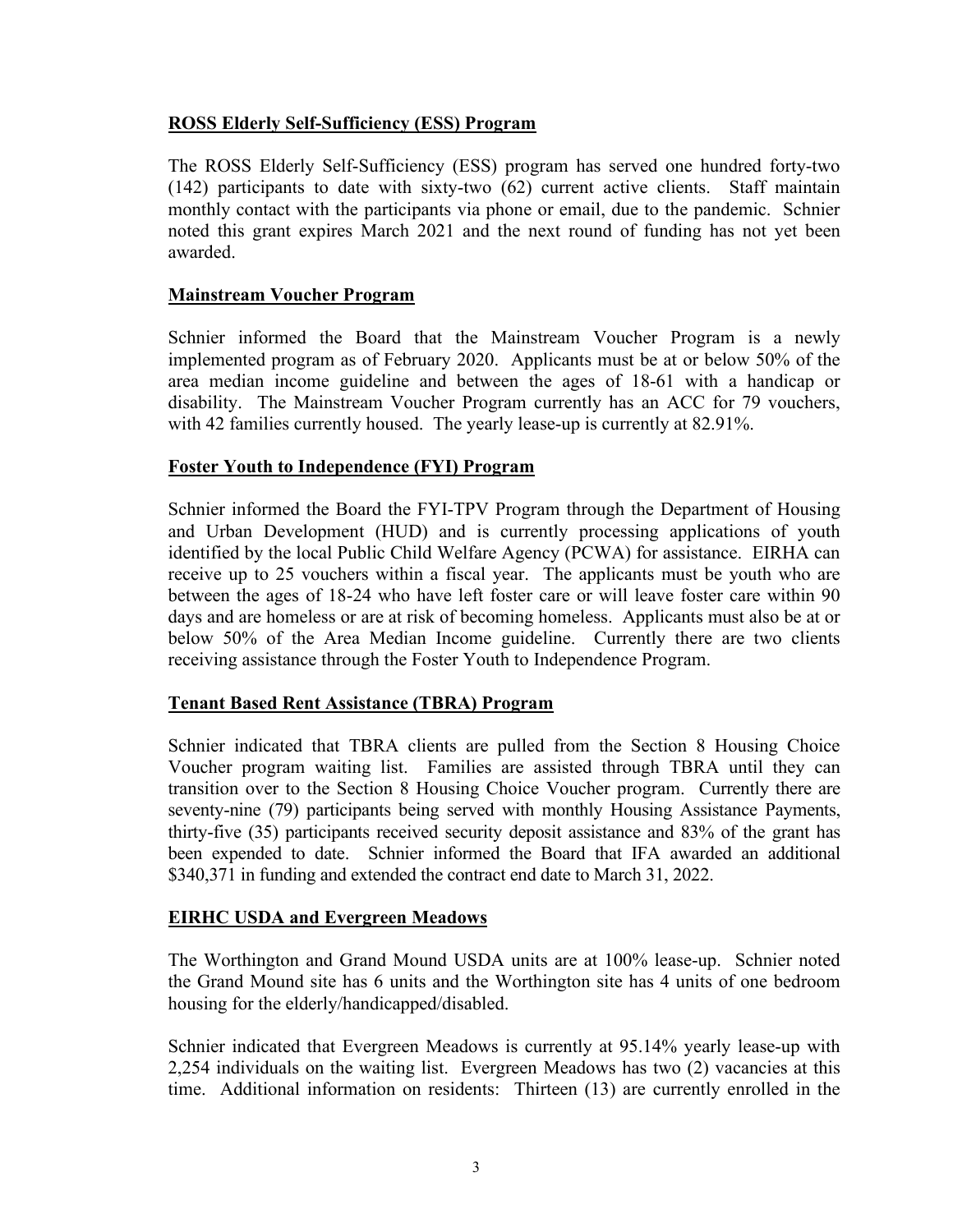FSS Program; four (4) residents are students; and sixteen (16) are employed either parttime or full-time.

Schnier indicated that Asbury Meadows is currently at 98.4% yearly lease-up with 1,374 individuals on the waiting list. Asbury Meadows has one (1) vacancy currently. Additional information on residents: Nineteen (19) are currently enrolled in the FSS Program; and fourteen (14) are employed either part-time or full-time.

#### **Housing Development/Maquoketa Pocket Neighborhood**

Schnier updated the Board on the Pocket Neighborhood in the City of Maquoketa. Currently seven homes are under construction and one homebuyer is ready to close, with two more closings scheduled in February.

#### **Homeownership Programs**

Schnier reported the Housing Authority has sold six (6) Public Housing units to date. A total of twenty-nine (29) applicants in the Section 8 Housing Choice Voucher (HCV) Homeownership Program purchased a home using their HCV for mortgage assistance. Fifteen (15) participants are still active on the program. Staff also provide housing counseling to the homeowners.

#### **Housing Counseling**

Schnier explained that as an approved HUD Housing Counseling Agency since July 30, 2010, EIRHA has provided Housing Counseling Services to 159 households who have completed the pre- and post-homeownership counseling course, with 122 households that went on to purchase a home. Presently, there are 28 active households using the Housing Counseling services. She informed board members that a 2020 Housing Counseling Grant of \$12,096 was recently awarded.

## **Housing Trust Fund (HTF)**

The Eastern Iowa Regional Housing Corporation Housing Trust Fund (EIRHC HTF) has received annual funding since FY2015, to assist with providing down payment assistance and constructing or rehabilitating units for affordable housing.

The FY2020 award was for \$284,181. Projects include down payment assistance for seven single family homeowners; lead reduction for three single family units through ECIA CDBG; rental rehab/new development for five homes to be constructed in the Pocket Neighborhood in the City of Maquoketa; and rental rehab for 13 units at Evergreen Meadows. These funds must be fully expended by December 31, 2021.

The FY'2021 award was just awarded for \$312,429. Projects included down payment assistance for owner-occupied rehab for five single family; rental rehab/new development for seventy-four (74) rental units at Asbury Meadows, Evergreen Meadows, West Ridge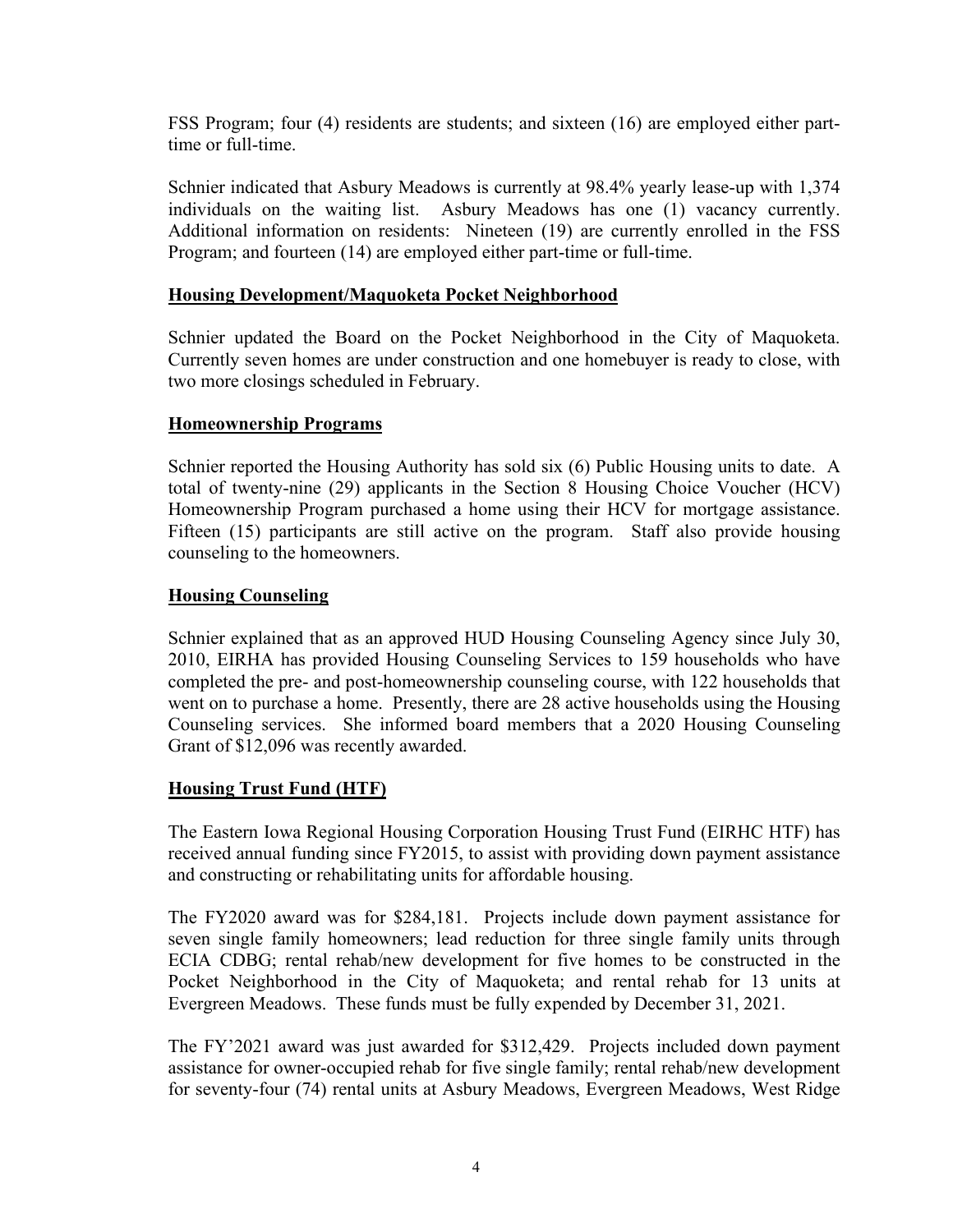Apartments, Churchview Apartments, Yankee Settlement and Lawrence Investments. These funds must be fully expended by December 31, 2022.

# **Review and Approve Public Housing and Section 8 HCV program expenditures for November and December 2020**

Schnier began by reviewing the cash account balances for all programs.

Disbursements for November and December Public Housing include the following highlighted expenditures: \$5,615.47 to Clinton County Treasurer for PILOT payments; \$8,423.20 to Delaware County Treasure for PILOT payments; \$6,606.43 to Dubuque County Treasure for PILOT payments; \$6,276.12 to Jackson County Treasurer for PILOT payments; \$900.00 to clients for weeding contracts at the sites;  $$1,750.00$  to Q & M LLC to fill a sink hole and replace concrete; \$882.80 to CWCRH for professional services; and \$5,448.86 to Servpro for fire/smoke damage restoration at the Dyersville elderly unit.

She continued with November and December Section 8 HCV expenditures highlighting the following: \$14,188.25 to AHRMA for insurance; \$3,000.00 to Nan McKay & Associates for the GOS8 rent reasonableness survey; \$13,871.00 to Turpin Dodge for vehicle purchase; and \$400.00 to Happy Software for the annual utility allowance review.

Motion by Hunt, second by Duesing to approve Public Housing and Section 8 HCV program expenditures for November and December 2020. The motion passed unanimously.

# **Review and Approve Mainstream Voucher Program expenses for November and December 2020**

Schnier reviewed the November and December expenditures for Mainstream Vouchers, indicating there were no other unusual expenditures.

Motion by Johnson, second by Hunt to approve the Mainstream Voucher expenditures for November and December 2020. The motion passed unanimously.

## **Review and Approve Foster Youth to Independence expenditures for November and December 2020**

Schnier reviewed November and December expenditures for Foster Youth to Independence, indicating there were no other unusual expenditures.

Motion by Twing, second by Duesing to approve the Foster Youth to Independence Program expenditures for November and December 2020. The motion passed unanimously.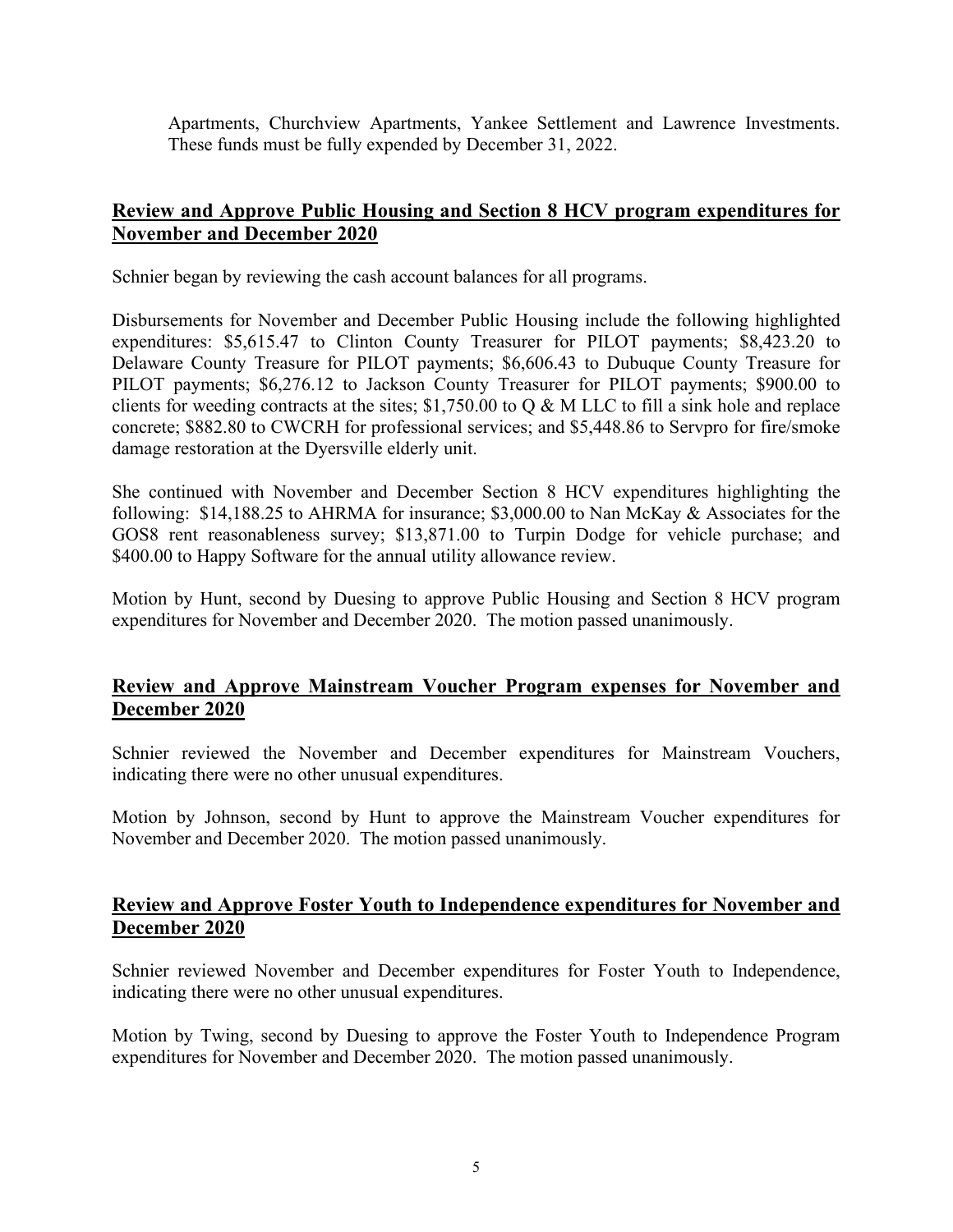# **Review and Approve Contracts**

There were no contracts that required approval.

# **Review and Approve EIRHC USDA program expenditures for November and December 2020**

Schnier reported on the EIRHC USDA program expenditures for November and December 2020 which included the following: \$3,464.13 to AHRMA for Insurance. She indicated there were no other unusual expenditures.

Motion by Schilling, second by Johnson to approve the EIRHC USDA program expenditures for November and December 2020. The motion passed unanimously.

## **Review and Approve EIRHC Evergreen Meadows program expenditures for November and December 2020**

Schnier presented the EIRHC Evergreen Meadows expenditures for November and December 2020, which include the following cash disbursements that totaled \$2,275.00 to contracted clients for painting, cleaning, and weeding at units.

Motion by Twing, second by Duesing to approve the EIRHC Evergreen Meadows program expenditures for November and December 2020.

## **Review and Approve Tax Credit program expenditures for November and December 2020**

Schnier presented on the Asbury EIRP, LLLP highlighting the cash disbursements of \$5,294.00 to Enterprise Community Investment for the investor service fee; \$2,103.69 to EIRHC-Tax Credit for third quarter management fee; \$7,543.00 to Dubuque County Treasurer for property taxes and \$9,659.68 to Country Mutual Insurance for property insurance.

Schnier went on to review the EIRH TC Corp expenditures for November and December noting \$250.00 to Tides Center-National for the housing counseling membership. There were no other unusual EIRH TC Corp expenditures.

Motion by Duesing, second by Schilling to approve Tax credit program expenditures for November and December 2020. The motion passed unanimously.

# **Review and Approve Corporate Resolution EIRHC #1-2021, for EIRHC to assume the loan transfer for the Asbury Meadows Tax Credit Property from Asbury Meadows, LLLP and the withdrawal of Enterprise**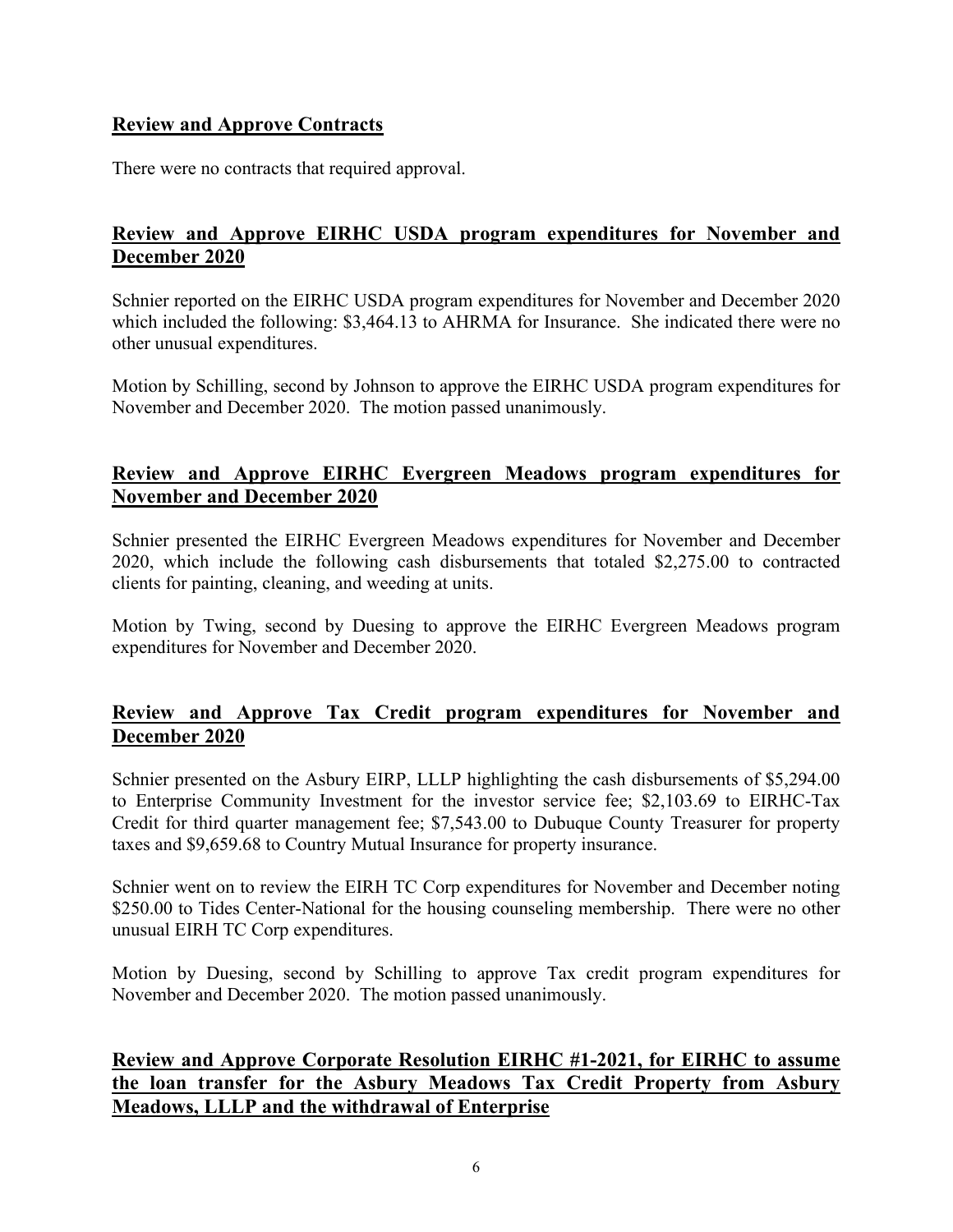Schnier indicated that after fifteen years, the Syndicator, Enterprise, withdraws from the Asbury Meadows Tax Credit property, with a new entity formed under the Eastern Iowa Regional Housing Corporation. The \$499,729.44 conventional loan is transferred to the new entity for seven- and three-quarter years at an interest rate of 3.75%. She noted the Corporation is tax exempt. The General Operations, Operating Reserve, Replacement Reserve, and the Security Deposits accounts will all be transferred to the new entity.

Schnier indicated that the Iowa Finance Authority (IFA) HOME Loan of \$800,000 will be transferred to the EIRHC as well. A request has been made to IFA to reduce the HOME loan interest rate from 1% to 0%, with a request to defer the annual payment. The loan will come due in 2028 and at that time EIRHC can ask for the HOME loan to be forgiven as long as the property remains as affordable housing.

Motion by Duesing, second by McDonough to approve the Corporate Resolution EIRHC #1- 2021, for EIRHC to assume loan transfer for the Asbury Meadows Tax Credit Property from Asbury Meadows, LLLP and the withdrawal of Enterprise. The motion passed unanimously.

# **Review and Approve EIRH TC Corp Resolution #1-2021 approving loan of development account funds**

Schnier informed the board the EIRH TC Corp development account was established as a result of the Asbury Meadows and Evergreen Meadows Tax Credit property development in 2004 and 2005. The intent of this account was to assist with new program start-ups, new housing development and any other viable programs the board deemed fit for expansion of program services, staff development and affordable housing. Schnier stated the EIRH TC Corp account has assisted with a short-term zero percent loan to ECIA for initial start-up of the ECIA Health Savings Account, which was paid back in full; and advancing funding for Housing Assistance Payment for the Tenant Based Rent Assistance (TBRA) program since payments are paid after the expenses are incurred, these expenses are fully reimbursed when the IFA funds are reimbursed and available.

Schnier went on to ask for approval of a zero percent loan to ECDC for advancing the construction loan funds for the Maquoketa Pocket Neighborhood homes that are under construction, up to a maximum of \$125,000, to be paid in full by December 2021.

Motion by Hunt, second by Duesing to approve the EIRH TC Corp Resolution #1-2021 approving loan of development account funds. The motion passed unanimously.

## **Review and Approve Tenant Based Rent Assistance Expenditures for November and December 2020**

Schnier stated there were no unusual TBRA expenditures for the months of November and December.